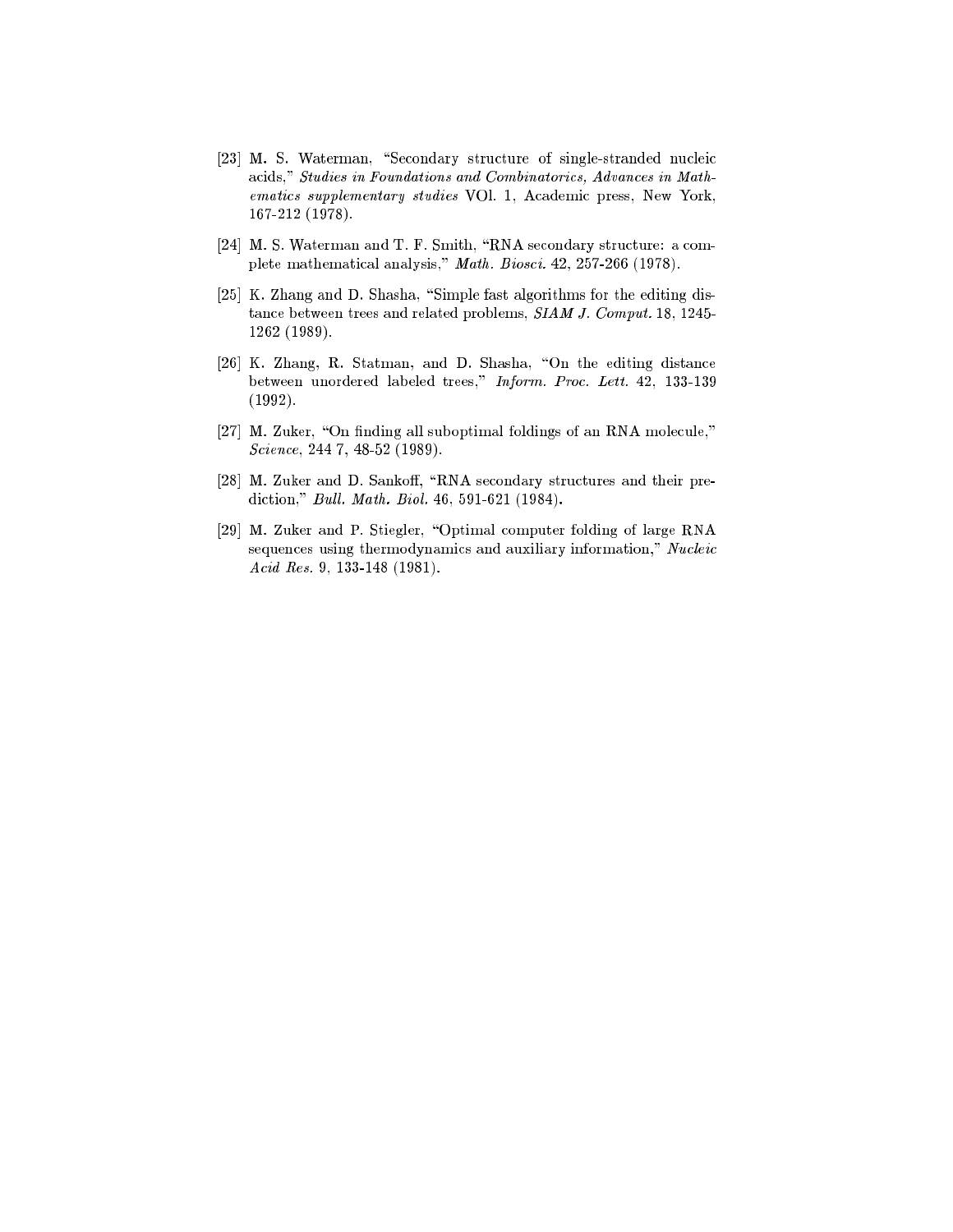- [9] D. E. Knuth, J. H. Morris, and V. R. Pratt. Fast pattern matching in strings. SIAM J. Computing, 6:323-350, 1977.
- [10] L. L. Larmore and B. Schieber, "On-line dynamic programming with applications to the prediction of RNA secondary structure," Prof. First ACM-SIAM Symp. on Discrete Algorithms, 503-512 (1990).
- [11] S-Y Le, J. Owens, R. Nussinov, J-H. Chen, B. Shapiro and J. V. Maizel, "RNA secondary structures: comparison and determination of frequently recurring substructures by consensus," CABIOS Vol. 5, No. 3, 205-210 (1989).
- [12] S. Muthukrishnan. New results and open problems related to nonstandard stringology. Manuscript, 1995.
- [13] S. E. Needleman and C. D. Wunsch, "A general method applicable to the search for similarities in the amino-acid sequences of two proteins," J. Mol. Bio., 48, 443-453 (1970).
- [14] R. Nussinov, G. Pieczenik, J. R. Griggs and D. J. Kleitman, "Algorithms for loop matchings," SIAM J. Appl. Math., 35, 68-82 (1978).
- [15] Y. Sakakibara, M. Brown, I. S. Mian, R. Underwood, and D. Haussler, "Stochastic context free grammars for modeling RNA," Proc. the Hawaii Intl. Conf. on System Sciences, IEEE Computer Society Press, Los Alamitos, CA, (1994).
- [16] Y. Sakakibara, M. Brown, R. Hughey, I. S. Mian, K. Sjolander, R. C. Underwood and D. Haussler, "Recent methods for RNA modeling using stochastic context-free grammars," Proc. Combinatorial Pattern Matching Conf., LNCS 807, 289-306 (1994).
- [17] D. Sankoff, "Simultaneous solution of the RNA folding, alignment and protosequence problems," SIAM J. Appl. Math. Vol. 45, No. 5, 810-825 (1985).
- [18] B. A. Shapiro, "An algorithm for comparing multiple RNA secondary structures," CABIOS, Vol. 4, No. 3, 387-393 (1988).
- [19] B. A. Shapiro and K. Zhang, "Comparing multiple RNA secondary structures using tree comparisons," CABIOS Vol. 6, No. 4, 309-318 (1990).
- [20] T. F. Smith and M. S. Waterman, "The identification of common molecular subsequences," J. Mol. Biol. 147, 195-197 (1981).
- [21] T. F. Smith and M. S. Waterman, "Comparison of biosequences," Adv. in App. Math. 2,  $482-489$  (1981).
- [22] K-C Tai, "The tree to tree correction problem," JACM, Vol. 26, No. 3, 422-433 (1979).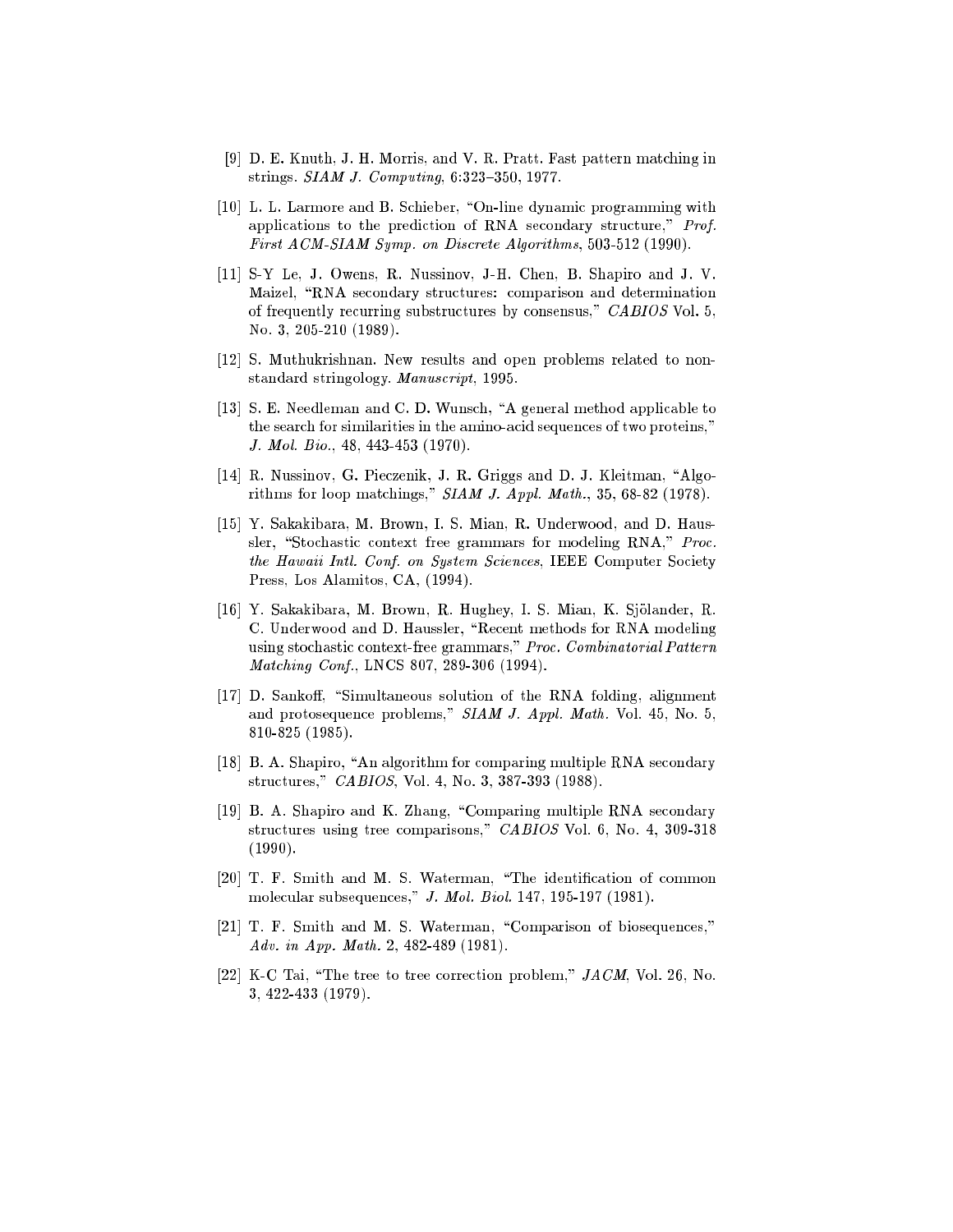**Proof.** (sketch): Observe that  $|S| = O(|S|)$ , which implies that  $|S| = O(n)$ . The first two conditional statements each take constant time and are executed for all possible  $O(n^{\epsilon}m^{\epsilon})$  intervals. The last conditional statement takes time  $\Box$  $O(m)$ , but is executed  $O(|S|)m^2 = O(mm^2)$  times.

## <sup>5</sup> Conclusions

We have formulated and provided efficient algorithms for a number of problems on computing similarity between RNA strings. Among possible extensions, we mention two: careful modeling of energies of secondary structure primitives such as multiloops, bulges etc., and defining models that capture more general structures such as proteins. It is worthwhile to note that our algorithms for RNA string matching extend to structures that allow crossing edges as long as every base forms at most one bond.

# References

- [1] K. Abrahamson. Generalized string matching. SIAM J. Comp., 1987, 1039-1051.
- [2] A. Amir and M. Farach. Efficient 2-dimensional Approximate Matching of Non-rectangular Figures. Proc of 2nd Ann ACM Symp on Discrete Algorithms, 1991, 212-222.
- [3] D. Eppstein, Z. Galil, R. Giancarlo, and G.F. Italiano, "Sparse dynamic programming I: Linear cost functions," JACM, Vol. 39, No. 3, 519-545 (1992).
- [4] D. Eppstein, Z. Galil, R. Giancarlo, and G.F. Italiano, "Sparse dynamic programming II: Convex and concave cost functions," JACM, Vol. 39, No. 3, 546-567 (1992).
- [5] M. Fischer and M. Paterson. String Matching and other Products. SIAM-AMS Proceedings, Vol. 7, 113-125, 1974.
- [6] L. Grate, M. Hebster. R. Hughey, D, Haussler, I. S. Mian and H. Noller, "RNA modeling using Gibbs sampling and stochastic context free grammars," Second Intl. Conf. on Intelligent Systems for Molecular  $Biology (1994)$ .
- [7] T. Jiang, L. Wang and K. Zhang, "Alignment of trees an alternative to tree edit," Proc. Combinatorial Pattern Matching Conf. 94, LNCS 807, 75-86 (1994).
- [8] P. Kilpeläinen and H. Mannila, "Query primitives for tree-structured data," Proc. Combinatorial Pattern Matching Conf. 94, LNCS 807, 213-225 (1994).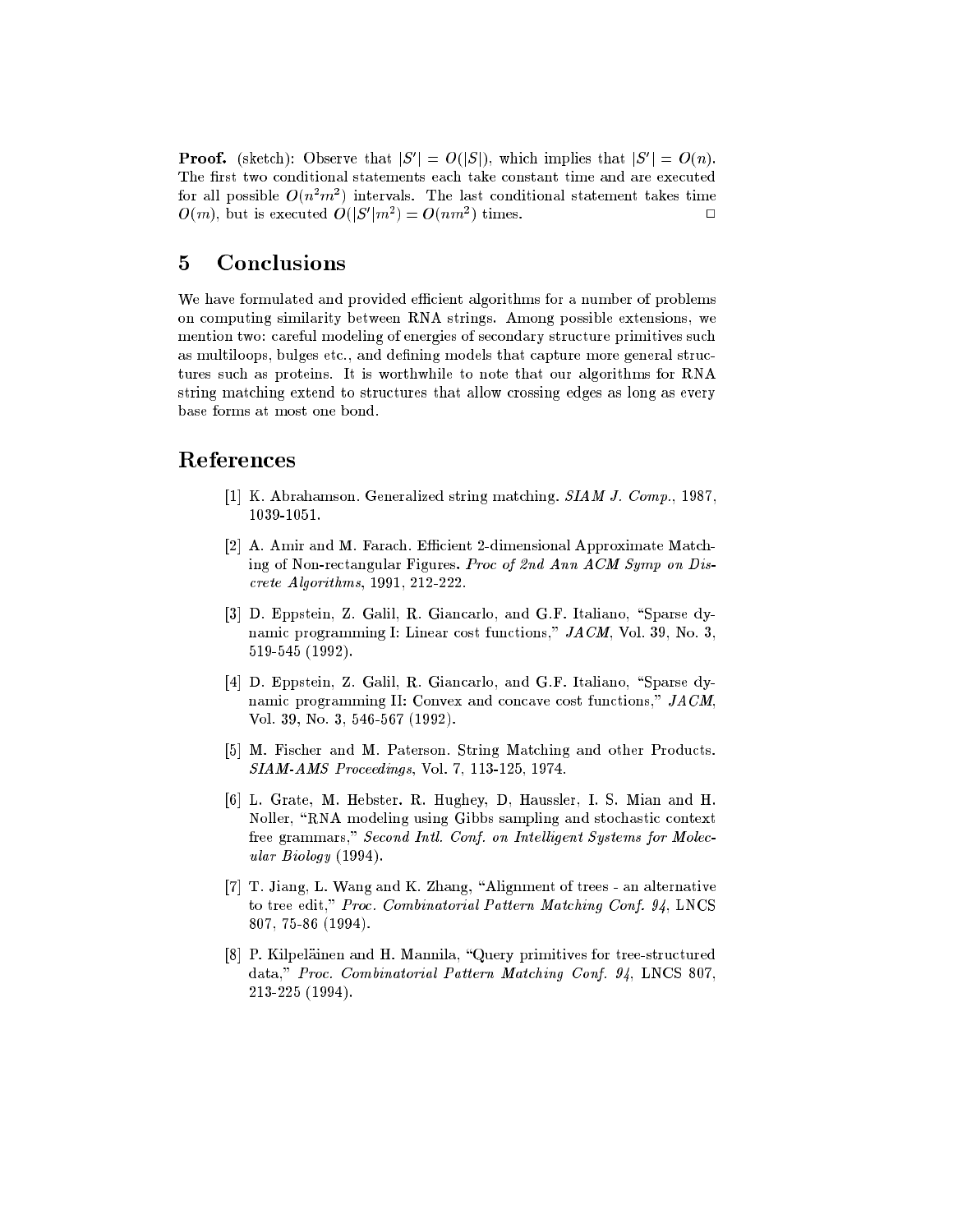```
Procedure Binarize(i, j)(* Assume that (i, j) \in S has k children \{(i_1, j_1), \ldots, (i_k, j_k)\}*)
begin
     for 1 \leq u \leq k do
          Binarize(i_u, j_u)S = S \cup \{(i_1, i_u)\}\if (u > 1)parent((i_1, j_{u-1})) = (i_1, j_u)\text{parent}((i_u, j_u)) = (i_1, j_u)parent(i_1, j_k) = (i, j)end
```


```
Procedure InferStructure()
begin
  for intervals (i_1, j_1), 1 \leq i_1 < j_1 \leq nand intervals (i_2, j_2), 1 \leq i_2 < j_2 \leq m(* Assume that the intervals are examined in lexicographically increasing order of widths*)
           Align[i1 ; j1; i2; j2] = max
                                                                    \perp\overline{\phantom{a}}\text{Arg } n | i_1 + 1, j_1, i_2, j_2 | + \gamma | s | i_1 |, - \rangle\text{Arg } n | i_1, j_1, i_2 + 1, j_2 + \gamma ( - , t | i_2 |)
                                                                            Align[i1 + 1; j1; i2 + 1; j2] + 
(s[i1]; t[i2])
                                                                            \text{Arg } n | i_1, j_1 - 1, i_2, j_2 | + \gamma | s | j_1 |, - 1\text{Arg } n | i_1, j_1, i_2, j_2 - 1 | + \gamma (-1, t | j_2 |)\frac{1}{2} , in the contract \frac{1}{2} , \frac{1}{2} , \frac{1}{2} , \frac{1}{2} , \frac{1}{2} , \frac{1}{2} , \frac{1}{2} , \frac{1}{2} , \frac{1}{2} , \frac{1}{2} , \frac{1}{2} , \frac{1}{2} , \frac{1}{2} , \frac{1}{2} , \frac{1}{2} , \frac{1}{2} , if (i_1, j_1) \in S and
                   t[i_2] and t[j_2] are complementary base-pairs
                    \textit{A} \textit{lign}[i_1, j_1, i_2, j_2] = \max \left\{ \begin{array}{c} \textit{A} \textit{lign}[i_1, j_1, i_2, j_2], \ \delta(i_1, j_1, i_2, j_2) + \gamma(i_1, j_2, j_2) \end{array} \right.(i1 ; j1; i2; j2) + 
(s[i1]; t[i2])
                                                                                     \pm (in the state of the state of \pm 1 \pm 1, i.e. \pm 1, i.e. \pm 1, i.e. \pm 1, i.e. \pm 1, i.e. \pm 1, i.e. \pm 1, i.e. \pm 1, i.e. \pm 1, i.e. \pm 1, i.e. \pm 1, i.e. \pm 1, i.e. \pm 1, i.e. \pm 1, i.
           else if (i_1, j_1) \in S_0 - S_0 and
                    \begin{cases} \text{A} \text{li} q n[i_1, j_1, i_2, j_2] = \max \end{cases} \begin{cases} \text{A} \text{li} q n[i_1, j_1, i_2, j_2], \end{cases}maximus 2 <let x 2 falign in the falling in the falling in the falling \sim 10 for J=1 in the falling in the falling in the falling in the falling in the falling in the falling in the falling in the falling in the fallin
end
```
Figure 4: Inferring structure of an RNA string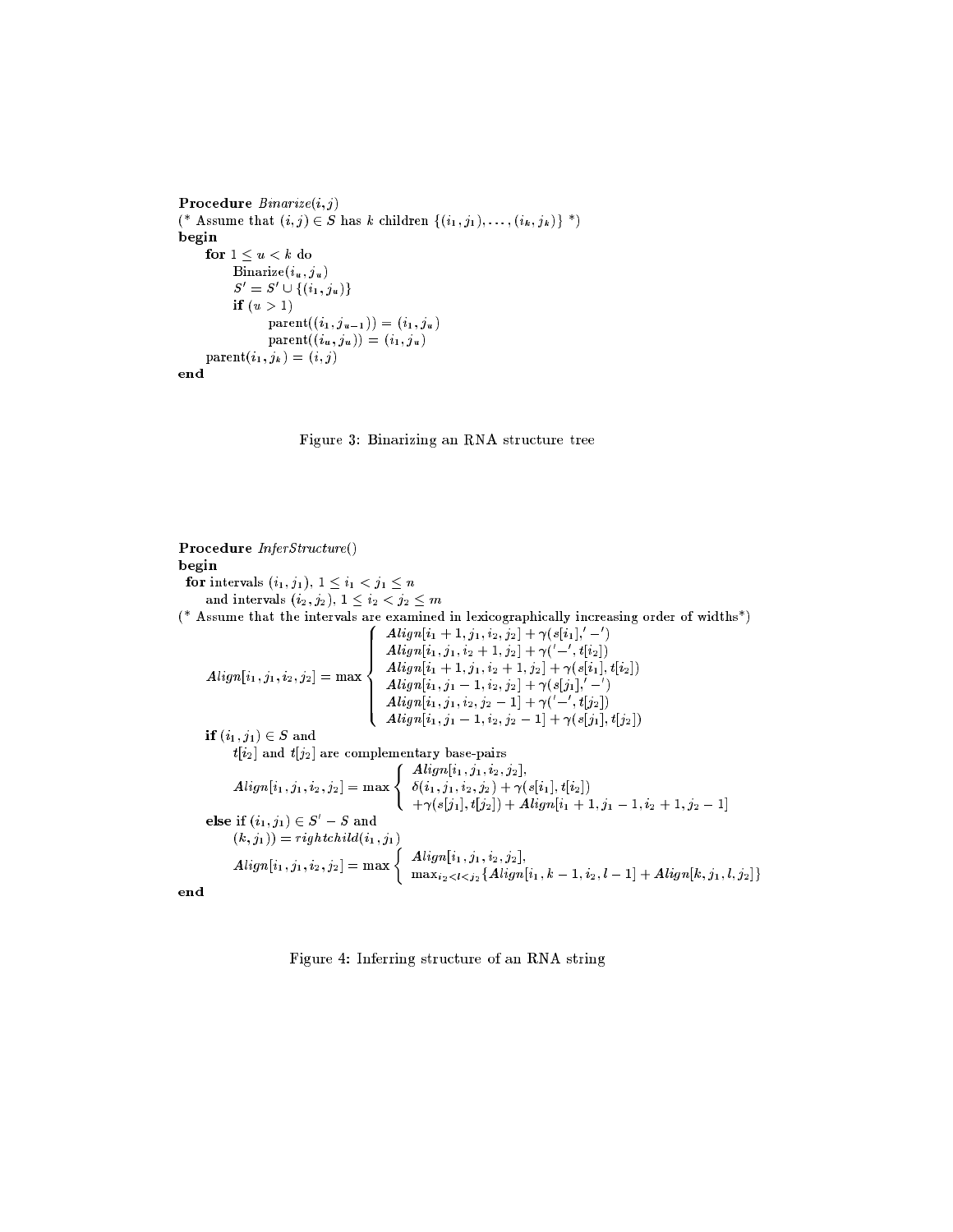If  $(k_1, j_1)$  and  $(k_2, j_2)$  are not matched then  $(k_1, j_1)$  could be aligned against an arbitrary interval in  $[i_2, j_2]$ . Then,

$$
RSCS[i_1, j_1, i_2, j_2] = \min_{x, y} \{RSCS[i_1, k_1 - 1, i_2, x - 1] +
$$
  

$$
RSCS[k_1, j_1, x, y] + len(t[y + 1 \dots j_2])\}
$$

where the minimization is over all  $i_2 \leq x < y \leq j_2$  such that  $[x, y]$  is a spanning interval of t. Likewise,

$$
RSCS[i_1, j_1, i_2, j_2] = \min_{x, y} \{RSCS[i_1, x - 1, i_2, k_2 - 1] +
$$
  

$$
RSCS[x, y, k_2, j_2] + len(s[y + 1 \dots j_1])\}
$$

where  $i_1 \leq x < y \leq j_1$  and  $[x, y]$  is a spanning interval of s. Clearly, for each pair of spanning intervals, the complexity of computing RSCS is  $O(n^2 + m^2)$ , which implies theorem 3.6.

Theorem 3.6 Let  $s,t$  be two RNA strings over  $\sum$  with structure  $S_1$  and  $S_2$  respectively. An RSUS of  $s,t$  can be computed in  $O(n^2m^2(n^2+m^2))$  time.

#### $\overline{\mathcal{A}}$ Inferring RNA structure via Alignment

Given two sequences  $s[1 \dots n]$  and  $t[1 \dots m]$ , where s has a known structure  $S_1$ , we infer the structure of t by aligning the two sequences. This approach is useful if we know that the two sequences are functionally related and have similar structure. For all  $1 \le i \le j \le m+n$ , base-pairs  $i\frac{q}{p}$ , if and  $j\frac{q}{q}$ , if form a bond in t only if they are complementary and  $(i - gap[1, i], j - gap[1, j]) \in S$ . We would like to find an alignment that maximizes the sequence alignment score as well as the number of bonds formed in t. The algorithm for computing RNA alignment can be easily modified to accomplish this.

Consider the algorithm  $\text{A} \text{l} \text{ig} \text{n} \text{R} \text{N} \text{A}$  (fig. 2). Note that when we are comparing intervals  $\begin{bmatrix} 0 & 1 & 1 \\ 1 & 1 & 1 \end{bmatrix}$  and  $\begin{bmatrix} 0 & 0 & 1 \\ 0 & 1 & 1 \end{bmatrix}$  and the matrix  $\begin{bmatrix} 0 & 0 & 0 \\ 0 & 0 & 1 \end{bmatrix}$  and  $\begin{bmatrix} 0 & 0 & 0 \\ 0 & 0 & 1 \end{bmatrix}$ complementary pairs  $(k_2, j_2)$  that  $(k_1, j_1)$  can align against, and we need to pick the pair that gives the best alignment. Therefore, the naive algorithm has complexity  $O(n^2m^3)$ . In the following, we take advantage of the tree structure  $S$  of s to obtain an  $O(n^2m^2 + nm^2)$  algorithm.

Consider the forest defined by the elements of  $S$  and the function parent. First, we *binarize* the forest by introducing additional base-pairs in  $S$  to get  $S$  , so that each node in  $S$  has at most  $\it{z}$  children. Procedure Binarize (ng. 3) accomplishes this, for a tree rooted at  $(i, j) \in S$ .

For the algorithm  $InferStructure$  (fig. 4), we assume that we already have the sets  $S$  and  $S$  for  $s$ . Functions  $\gamma$  and  $o$  are the costs for aligning bases and base-pairs respectively, as defined for RNA Alignment.

Theorem 4.1 The algorithm InferStructure() computes the optimal alignment for inferring structure in  $O(m^2n^2 + nm^2)$  time.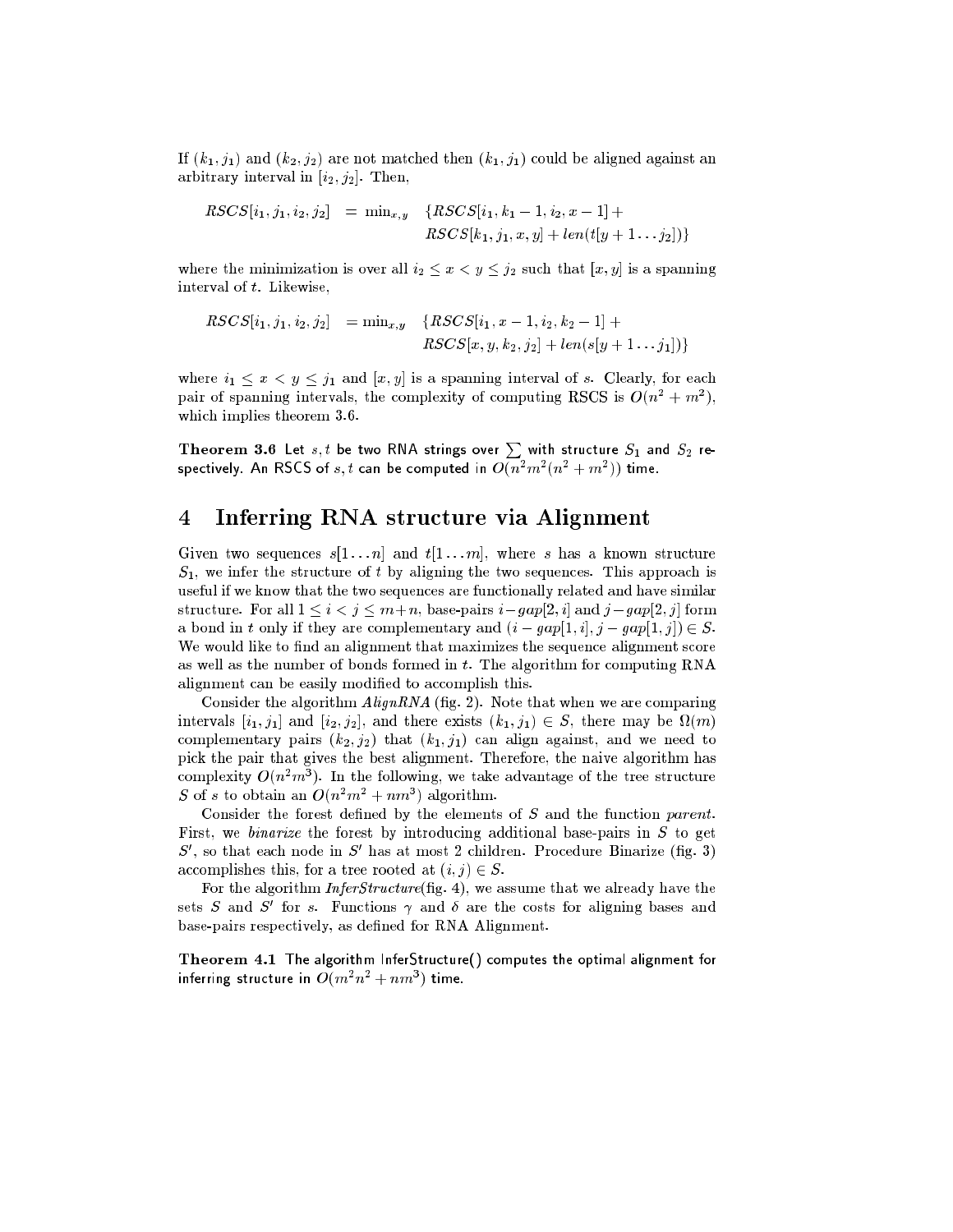**Definition 3.4** Let  $s$  be an RNA string with structure  $S$ . Define the 'length' of s, denoted by  $len(s)$ , to be  $|s| + |S|$ .

From this, the definition of a shortest common RNA-supersequence (RSCS) and a longest common RNA-subsequence (RLCS) of two or more RNA sequences follows.

Theorem 3.5 Let  $s,t$  be two RNA strings over  $\sum$  with structure  $S_1$  and  $S_2$  respectively. Recordingly, the computed in  $O(n^2m^2)$  time.

**Proof.** (sketch): For elements  $u, v \in \sum \cup \{1, 2\}$ , define

$$
\gamma(u,v) = \begin{cases} 1 & u = v \\ 0 & u =' -' \text{ or } v =' -' \\ -\infty & \text{otherwise} \end{cases}
$$

and

$$
\delta(i,j,k,l) = \left\{ \begin{array}{cc} 1 & s[i] = t[k] \wedge s[j] = t[l] \\ \wedge(i,j) \in S_1 \wedge (k,l) \in S_2 \\ -\infty & \text{otherwise} \end{array} \right.
$$

We claim without proof that for these definitions of  $\gamma$  and  $\delta$ , algorithm AlignRNA computes the length of RLCS of two strings. The claim on running time follows from theorem 3.2.  $\Box$ 

Note that the alignment obtained in the LCS computation does not always yield a common RNA supersequence. In fact, it is possible that for the alignment obtained, there exist indices  $1 \leq i < j < k < l \leq m+n$  such that  $(i-qap[1, i], k-q$  $gap[1, k]) \in S_1$  and  $(j - gap[2, j], l - gap[2, l]) \in S_2$ . Clearly a common RNA supersequence must have both base-pairs but they cannot be interleaved because of our assumption of an unknotted structure.

Our algorithm for computing RSCS must therefore enforce this condition. For an RNA-string s with structure S, define a spanning-interval  $[i, j]$  as a substring  $s[i \dots j]$ , such that no pair  $(k, l) \in S$  satisfies  $i \le k \le j \le l$  or  $k < i \leq l \leq j$ . We compute the RSCS for each pair of spanning interval  $[i_1, j_1]$ and  $[i_2, j_2]$  in the two strings. If both  $j_1$  and  $j_2$  do not form bonds with another base-pair, then

$$
RSCS[i_1, j_1, i_2, j_2] = \min \left\{ \begin{array}{c} RSCS[i_1, j_1 - 1, i_2, j_2] + 1 \\ RSCS[i_1, j_1, i_2, j_2 - 1] + 1 \\ RSCS[i_1, j_1 - 1, i_2, j_2 - 1] + \gamma(s[j_1], t[j_2]) \end{array} \right.
$$

where  $\gamma$  is defined as in RLCS. Otherwise, let  $(k_1, j_1) \in S_1$  and  $(k_2, j_2) \in S_2$ . Then we have different cases depending whether  $(k_1, j_1)$  and  $(k_2, j_2)$  match or not in the RSCS of the two strings.  $(k_1, j_1)$  and  $(k_2, j_2)$  are matched only if  $s[k_1] = t[k_2]$ , and  $s[j_1] = t[j_2]$ . In that case,

$$
RSCS[i_1, j_1, i_2, j_2] = RSCS[i_1, k_1 - 1, i_2, k_2 - 1] +
$$
  

$$
RSCS[k_2 + 1, j_1 - 1, k_2 + 1, j_2 - 1] + 3
$$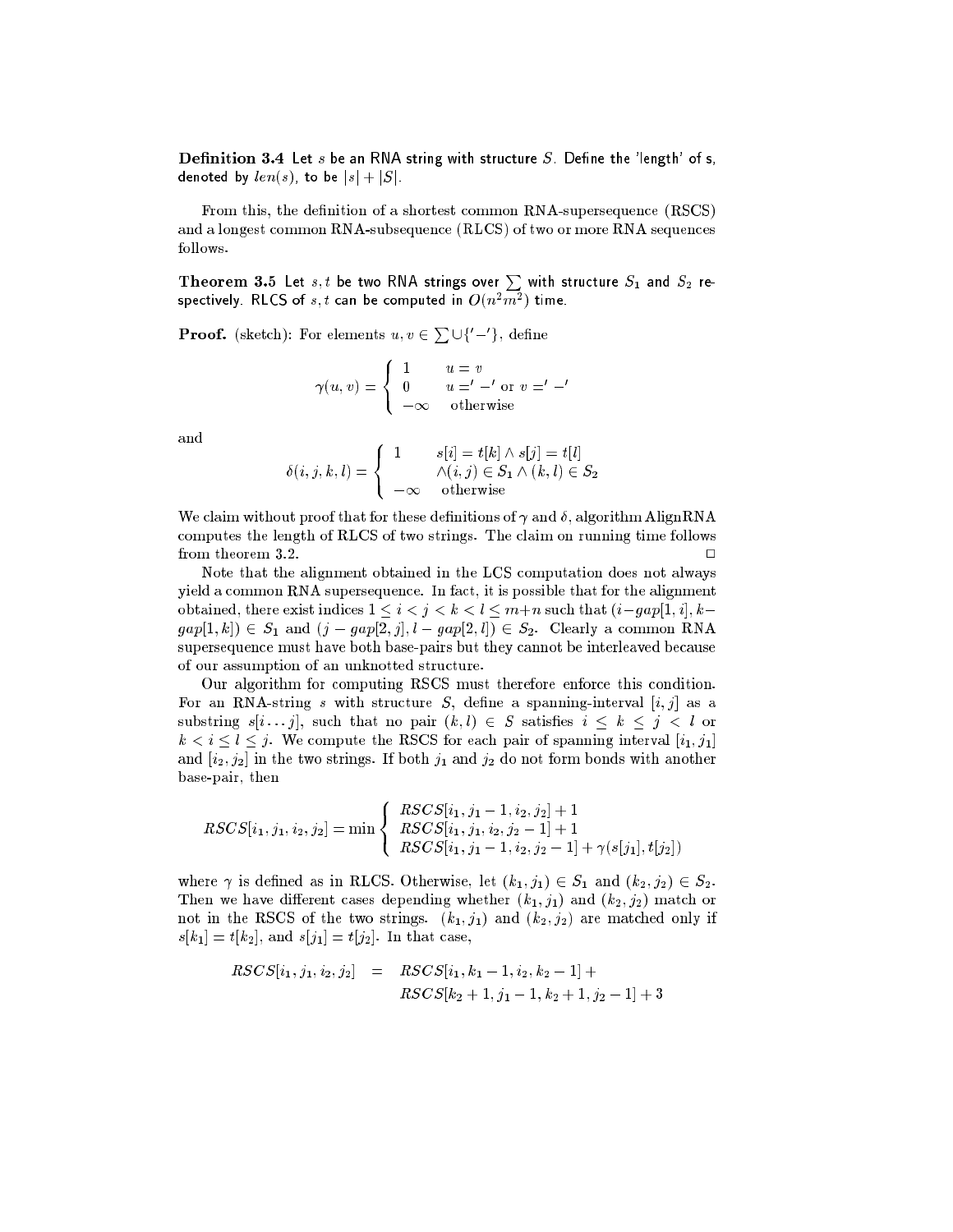Theorem 3.2 Algorithm AlignRNA (fig. 2) computes an optimum global alignment for Two RNA strings in  $O(n^{-}m^{-})$  time.

Note that edit-distance is the inverse problem of computing an alignment with a minimum number of insertions, deletions, mismatches and bonding pair  $\min$ smatches. It follows that edit-distance can be computed in  $O(n^2m^2)$  time.

Procedure AlignRNA() begin for intervals  $(i_1, j_1)$ ,  $1 \leq i_1 < j_1 \leq m$ and  $(i_2, j_2)$ ,  $1 \leq i_2 < j_2 \leq n$ (\* Assume that the intervals are examined in lexicographically increasing order of widths \*)  $\text{A} \text{lim}[i_1, i_1, i_2, i_2] = \max \left\{ \begin{array}{c} \text{A} \text{lim}[i_1, j_1 - 1, i_2, j_2] + \gamma(s[j_1], ' - 1) \ \text{A} \text{lim}[i_1, i_1, i_2, j_2 - 1] + \gamma'(-', t[j_2]) \end{array} \right.$  $\text{Arg } n | i_1, j_1, i_2, j_2 - 1 | + \gamma (-1, t | j_2 |)$ Align[i1 ; j1 1; i2 ; j2 1] + (s[j1]; t[j2]) if there exist i1 k1 < j1; i2 k2 < j2 s.t.  $(k_1, j_1) \in S_1$  ,  $(k_2, j_2) \in S_2$ Align="1" ; j1; i2" ; and i2" >< >: Align[i1 ; j1; i2 ; j2]; ————————————————————————————— Align[k1 + 1; j1 1; k2 + 1; j2 1] +(k1 ; j1; k2; j2) + (s[k1]; t[k2]) + (s[j1]; t[j2])

end

Figure 2: Computing optimal alignment for RNA strings

#### $3.1$ LCS and SCS of RNA strings

For sequences, LCS and SCS can easily be deduced from an alignment in which no mismatches occur. For i varying from 1 to  $m + n$ , the LCS is simply the sequence formed by concatenating non-space symbols that appear in both  $A[1, i]$ and  $A[2, i]$ , while the SCS is the concatenation of non-space symbols that appear in  $A[1, i]$  or  $A[2, i]$ . It is also easy to see that for strings of length m and n, if  $l$  is the length of the longest common subsequence and  $s$  is the length of the shortest common supersequence, then  $l = m + n - s$ . Therefore for sequences, the two problems are virtually identical.

The notion of a subsequence and supersequence can be extended naturally to RNA strings as follows:

**Definition 3.3** Let s and t be two RNA strings with structure  $S_1$  and  $S_2$  respectively. s is an RNA-supersequence of t if there exists an alignment A of s and t, such that for all i,  $A[1, i] = s[i]$ , and for all i,  $j$   $(i - gap[2, i], j - gap[2, j]) \in S_2$ implies  $(i, j) \in S_1$ . s is an RNA-subsequence of t if t is an RNA-supersequence of s.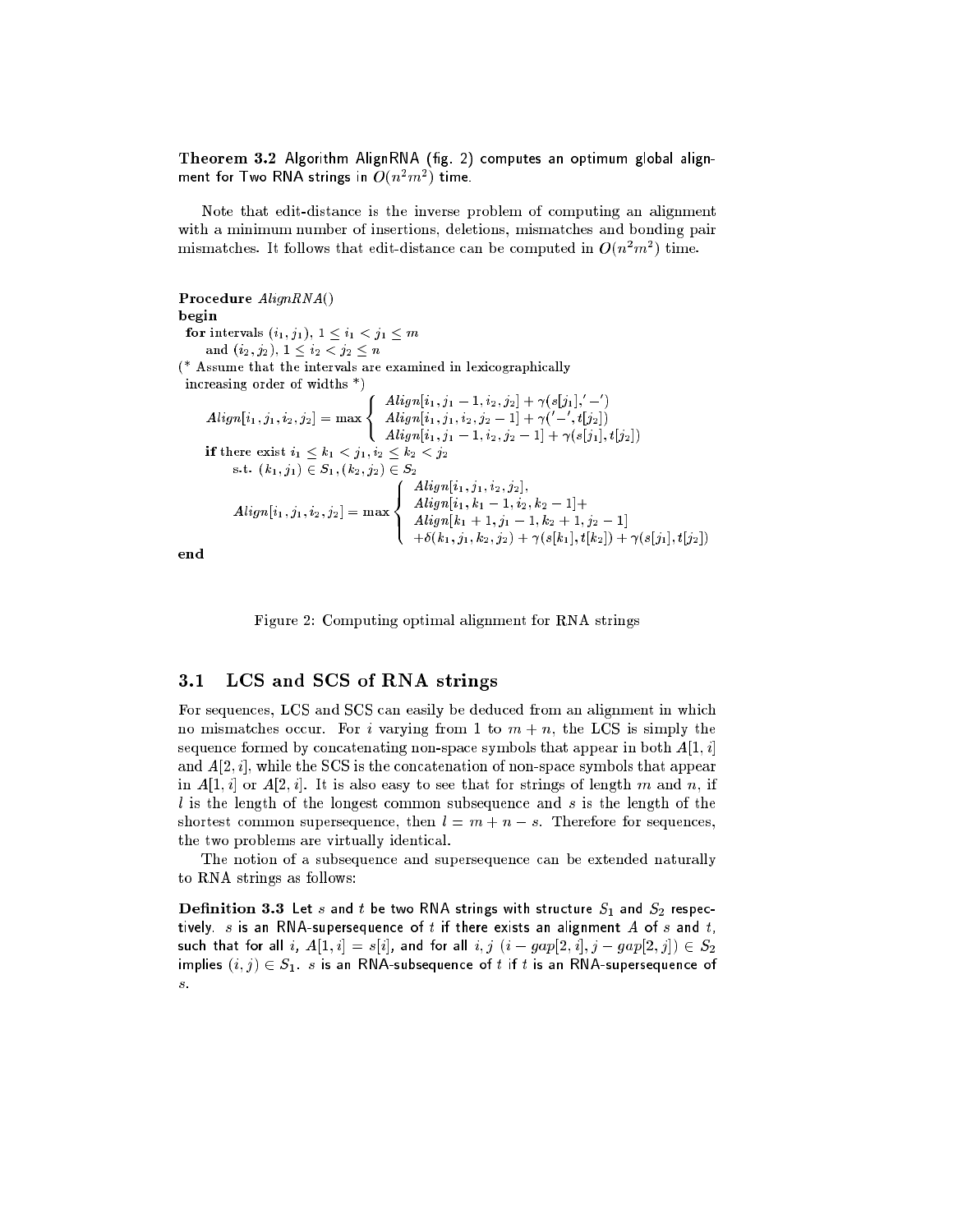if there is no bonding pair involving  $\imath$ . We generate  $p$  from  $p$  by replacing each position i by  $k - i$  if  $(i, k)$  or  $(k, i)$  is a bonding pair, and by

$$
\langle [(m-i)\cdots(2m)] + [(-2m)\cdots(-i)] + X_t \rangle
$$

if there is no bonding pair involving  $i$ .

We omit the lengthy case analysis proving that p occurs at  $i$  in  $i$  with  $2k$ mismatches if and only if  $p$  occurs in  $t$  with  $k$  edge mismatches. This problem  $\Box$ can be solved in  $O(nm^{-2}$  polylogm) time  $|12|$ .

# <sup>3</sup> Computing Alignment for RNA strings

In this section, we look at sequence-alignment problems in the context of RNA strings. Specically, we will consider variants of the edit-distance, longestcommon-subsequence and shortest-common-supersequence problems.

Following Zuker[27, 28, 29], assume a model in which there are no knots in the secondary structure. <sup>A</sup> secondary structure is denoted by the set <sup>S</sup> of all base-pairs which have formed bonds. For  $(i, j) \in S$ , h is accessible from  $(i, j)$ if  $i < h < j$ , and there is no pair  $(k, l) \in S$ , s.t.  $i < k < h < l < j$ . Define  $(i, j) \in S$  as the parent of  $(k, l) \in S$  if k; l are accessible from  $(i, j)$ . Observe that each  $(i, j) \in S$  has at most one parent, implying a forest on the elements of S. The definitions of sibling, child, leaf follow naturally.

Let  $s[1 \dots n]$  and  $t[1 \dots m]$  be two RNA strings over the alphabet  $\Sigma$  =  $\{A, C, G, U\}$  with structure  $S_1$  and  $S_2$  respectively. For technical reasons, let  $s[0] \equiv t[0] \equiv -1$ . An alignment of s and t is defined by a  $2 \times m$  matrix A, in which each row contains a string interspersed with spaces, and for all columns *j*, either  $A[1, j] \neq -$  or  $A[2, j] \neq -$ , for  $i \in \{1, 2\}$ , define

$$
gap[i,j] = \begin{cases} j & \text{if } A[i,j] =' -' \\ |\{l < j \text{ s.t. } A[i,l] =' -'\}| & \text{otherwise} \end{cases}
$$

Intuitively, if  $A[i, j] \neq -$  , then  $qap[i, j]$  is the number of gaps that were inserted in the *ith* string till position  $j$  in alignment  $A$ . Following standard terminology, position i in A has a match if  $A[1, i] = A[2, i] \neq -$ , an insertion if  $A[1, i] = -$ , a deletion if  $A(Z, y) = 0$  and a mismatch otherwise. Additionally, for RNA strings a bonding pair occurs at positions i, j if  $(i - gap[1, i], j - gap[1, j]) \in S_1$ and  $(i - gap[2, i], j - gap[2, j]) \in S_2$ . Intuitively, we would like to compute an alignment which maximizes both symbol and base-pair matches.

Formally, for elements  $u, v \in \sum \cup \{1, 2, \ldots \}$ , define  $\gamma(u, v)$  to be the score associated with aligning u against v. For  $1 \leq i < j \leq m$  and  $1 \leq k < l \leq n$ , let  $\delta(i, j, k, l)$  be the score associated with aligning base-pairs  $(i, j)$  with  $(k, l)$ .

Definition 3.1 The Global Alignment problem for RNA strings is defined as follows: Given RNA strings <sup>s</sup> and t, compute an alignment <sup>A</sup> (and the associated function  $gap$ ) that maximizes

$$
\sum_{1 \leq i \leq m+n} \gamma(s[i-gap[1,i]], t[i-gap[2,i]]) + \newline \sum_{1 \leq i < j \leq m+n} \delta(i-gap[1,i], j-gap[1,j], i-gap[2,i], j-gap[2,j])
$$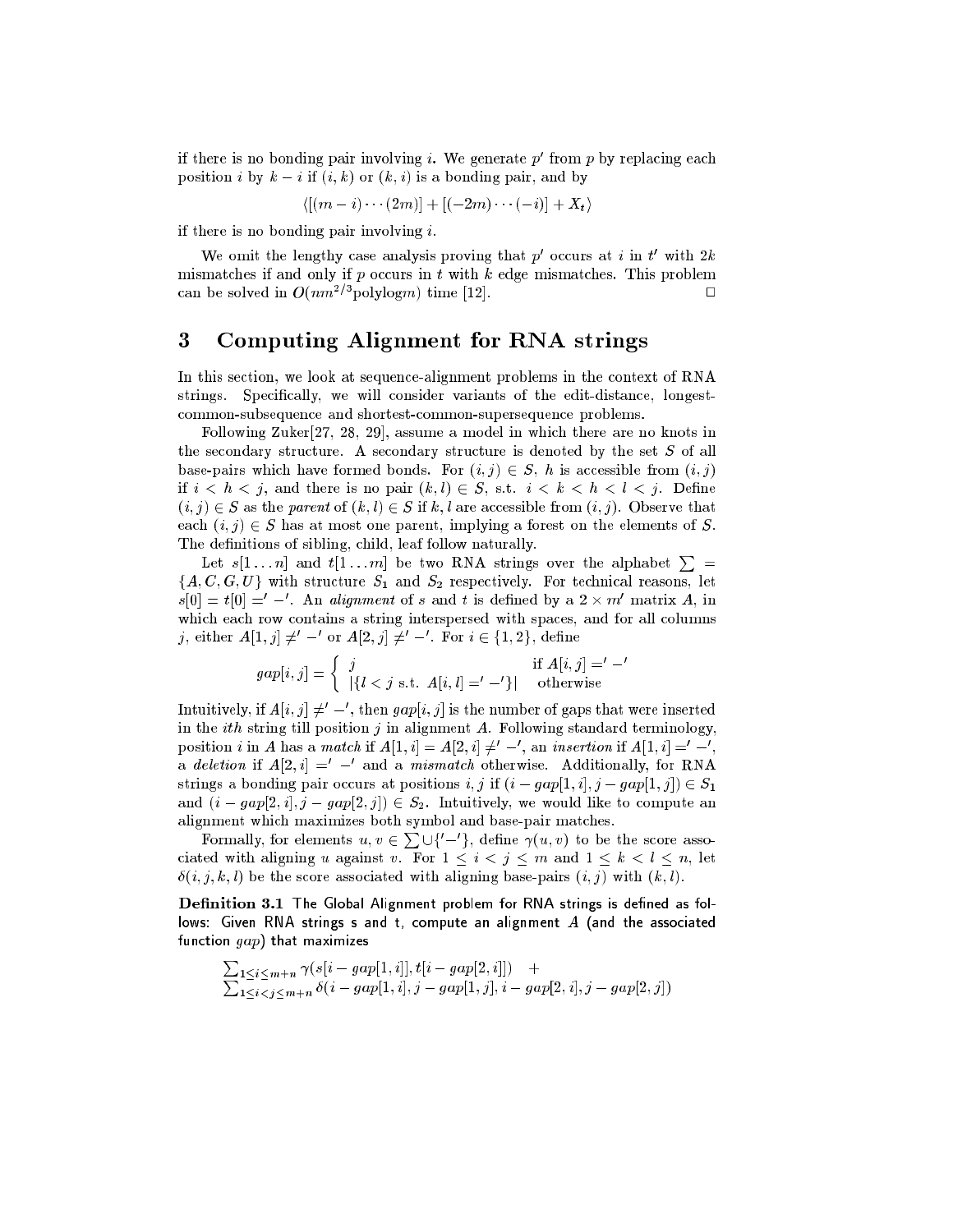The Compare( $p[i], p[j]$ ) for  $i \leq j$  operation is implemented the same way. That completes the description of the algorithm. We omit the proof of the correctness except to invoke Lemma 2.3 and to remark that the following is preserved in the preprocessing using the  $\cong$  operation above: The largest prefix of  $p[1] \cdots p[i+1]$ that matches its suffix under  $\cong$  is the largest prefix  $p[1] \cdots p[k]$  of  $p[1] \cdots p[i]$  that matches  $p[i = k + 1] \cdots p[i]$  and also answers Compare $(p[i + 1], p[k + 1])$  equal. It is easy to see that the entire algorithm works in  $O(n+m)$  time.  $\Box$ 

#### $2.2$  $K{-}{\rm\bf min}$  and  ${\rm\bf m}$  and  ${\rm\bf m}$  and  ${\rm\bf m}$  and  ${\rm\bf m}$

We will sketch algorithms for the SKM and the CKM problem.

Theorem 2.4 The CKM problem can be solved in  $O(n\sqrt{m} \mathrm{polylog} m)$  time.

Proof. As usual we solve the version of the problem in which for each text location we return the number of mismatches (in the string and the secondary structure) between p and the substring of t of length m. The case when the string considered by itself is easy; this is simply the standard problem of counting mismatches with strings and it takes  $O(n\sqrt{m}$ polylogm) time [1]. In order to consider the secondary structure by itself, recall the reduction in Theorem 2.1. We generate t and  $p$  (with wild cards) as described there. It follows from an argument based on (nontrivial) case analysis (which we omit here) that our problem is reduced to solving the problem of counting the mismatches between  $p$  and the substrings of  $t$  (the number of mismatches of  $p$  at a location  $\imath$  in  $t$  is exactly twice the number of mismatches of  $p$  at  $i$  in  $t$ ). This problem in turn can be solved in  $O(n\sqrt{m}$ polylogm) time [1]. Finally, we can combine the number of mismatches in the two parts above in linear time and detect all locations in  $t$ where the total number of mismatches is at most  $K$ .  $\Box$ 

### **I** neorem 2.5 The SNM problem can be solved in  $O(mm^{-1/2})$  polylogm) time.

**Proof.** Suppose as usual without loss of generality that  $n \leq 2m$ . We will again determine for each position the number of mismatches between  $p$  and  $t$ . Doing this considering t and p as a string can be easily done in  $O(nm^{-1}$  polylogm) time; henceforth we only consider counting mismatches due to the secondary structure. We give a reduction from this problem to that of counting the mismatches between a text  $\iota$  and pattern  $p$  where  $\iota$  contains symbols from an ordered alphabet set  $\Sigma$  and each position of p' matches sets of ranges of the symbols from  $\Sigma$ . We call this the sets of ranges problem.

An example of the sets of ranges problem. Let  $p = a/(a-c) + [f-q] + [z]c$ and  $t = ababcda$ . The second position in p from the left matches symbols  $a, b, c, f, q, z$ . Therefore, the number of mismatches between p and t at the leftmost position is 1 and that at the 5th position from the left is 3.  $\Box$ 

Now we describe the reduction. We generate  $t$  from  $t$  by replacing each position i by  $k - i$  if  $(i, k)$  or  $(k, i)$  is a bonding pair, and by the character  $X_t$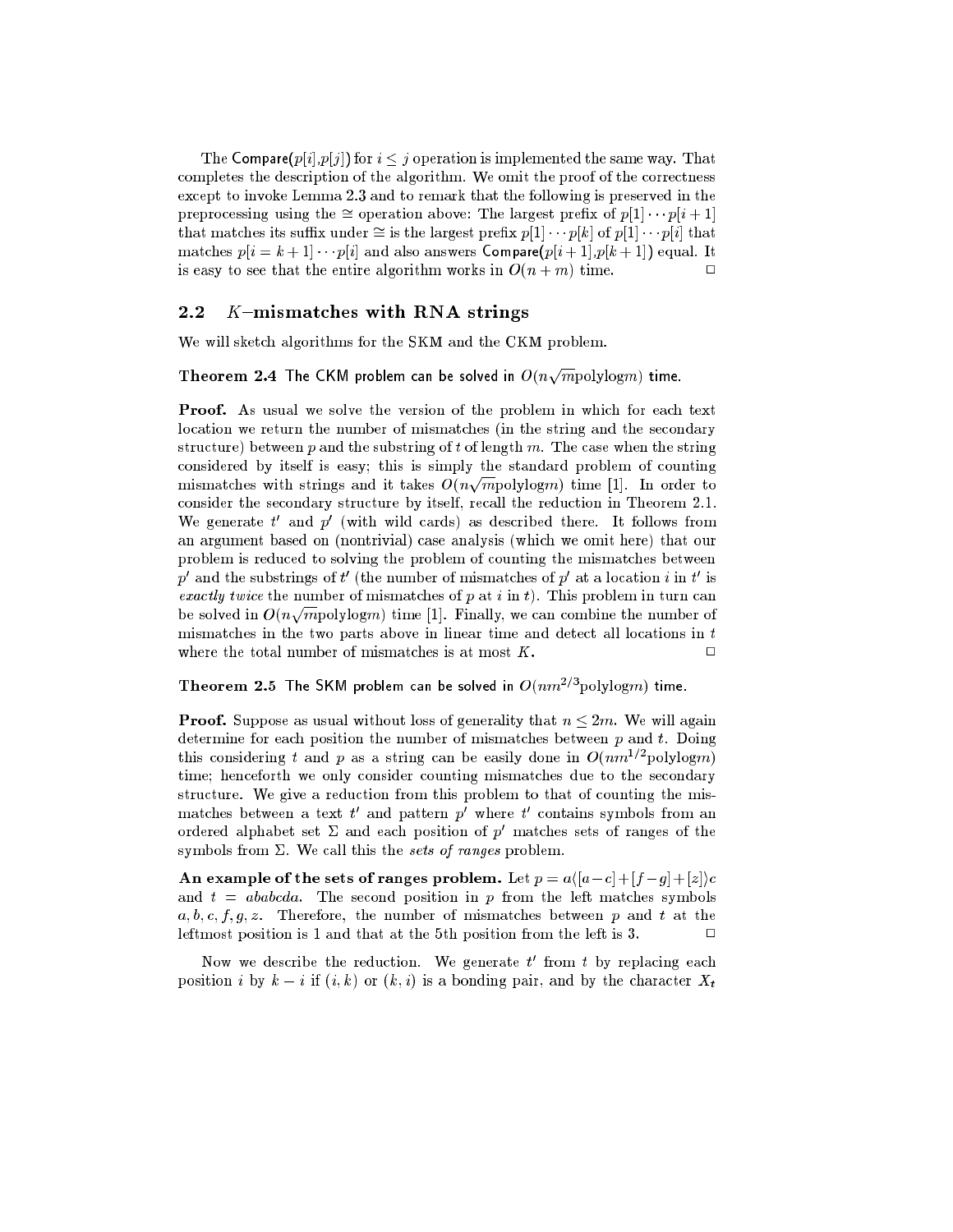## 2.1 Exact Matching with RNA strings

In this section, we sketch our results for SEM and CEM problems.

Theorem 2.1 The CEM problem can be solved in  $O(n \text{ polylog } m)$  time.

Proof.(Sketch) Our algorithm works as follows. First we perform standard string matching (using, say [9]) to find all locations where  $p$  does not occur in  $t$ since the strings mismatch. This takes  $O(n + m)$  time.

Now we look for mismatches in the secondary structure. We construct an instance of string matching with wild cards to solve this problem. Assume that the RNA strings are strings drawn from  $\{A, C, G, U\}$ ; the strings we generate for string matching with wild cards will contain symbols from  $\{A, C, G, U\}$  as well as integers. We generate a text string  $t^+$  from  $t$  by replacing each position i by  $k - i$  if  $(i, k)$  or  $(k, i)$  is a bonding pair, and by the character  $t[i]$  if there is no bonding pair involving  $i$ . Generate  $p$  from  $p$  by replacing each position  $i$ by  $k - i$  if  $(i, k)$  or  $(k, i)$  is a bonding pair, and by the wild card  $\phi$  if there is no bonding pair involving  $i$ .

We claim that matching  $p$  in tegives all mismatches between the secondary structure of  $p$  and that of the substrings of  $t$ . The proof, a case analysis, is omitted here. The algorithm therefore takes time  $O(npolylogm)$  using the bound  $\Box$ in [5]. <sup>2</sup>

### Theorem 2.2 The SEM problem can be solved in  $O(n+m)$  time.

Proof. We prove that a simple modification of the Knuth-Morris-Pratt algorithm [9] suffices to solve the SEM problem. Let the match operation between two strings as defined for the SEM problem be denoted by  $\cong$ .

Lemma 2.3 The  $\cong$  relation is transitive, that is, if  $t[i] \cdots t[i + k - 1]$  matches  $p[1]\cdots p[k]$ , and some prefix  $p[1]\cdots p[j]$ ,  $j < k$ , matches the suffix of  $t[i]\cdots t[i+1]$  $k = 1]$ , then the string  $p[1] \cdots p[j]$ , matches the suffix of  $p[1] \cdots p[k]$ .

**Proof.** Follows from the definition of the  $\cong$  relation.

Now we modify the comparisons in the KMP algorithm to perform SEM. Note that in standard KMP, comparing two locations is merely testing for equality. The following subroutines for Compare(p[i],t[j]) for  $j \geq i$ , and Compare(p[i],p[j]) for  $i \leq j$  implement our  $\cong$  relation. Compare(p[i],t[j])

if  $p[i] \neq t[j]$  return unequal

if  $p[i] = t[j]$ ,  $(i - k, i)$  is a bonding pair in  $t$ ,  $0 \leq k \leq i$  but  $(j - k, j)$  is not a bonding pair in  $p$  then return  $\emph{unequal}$ 

if  $p[i] = t[j]$ ,  $(j - k, j)$  is a bonding pair in  $p, 0 \leq k \leq i$  but  $(i - k, i)$  is not a bonding pair in  $t$  then return  $unequal$ 

else return equal

end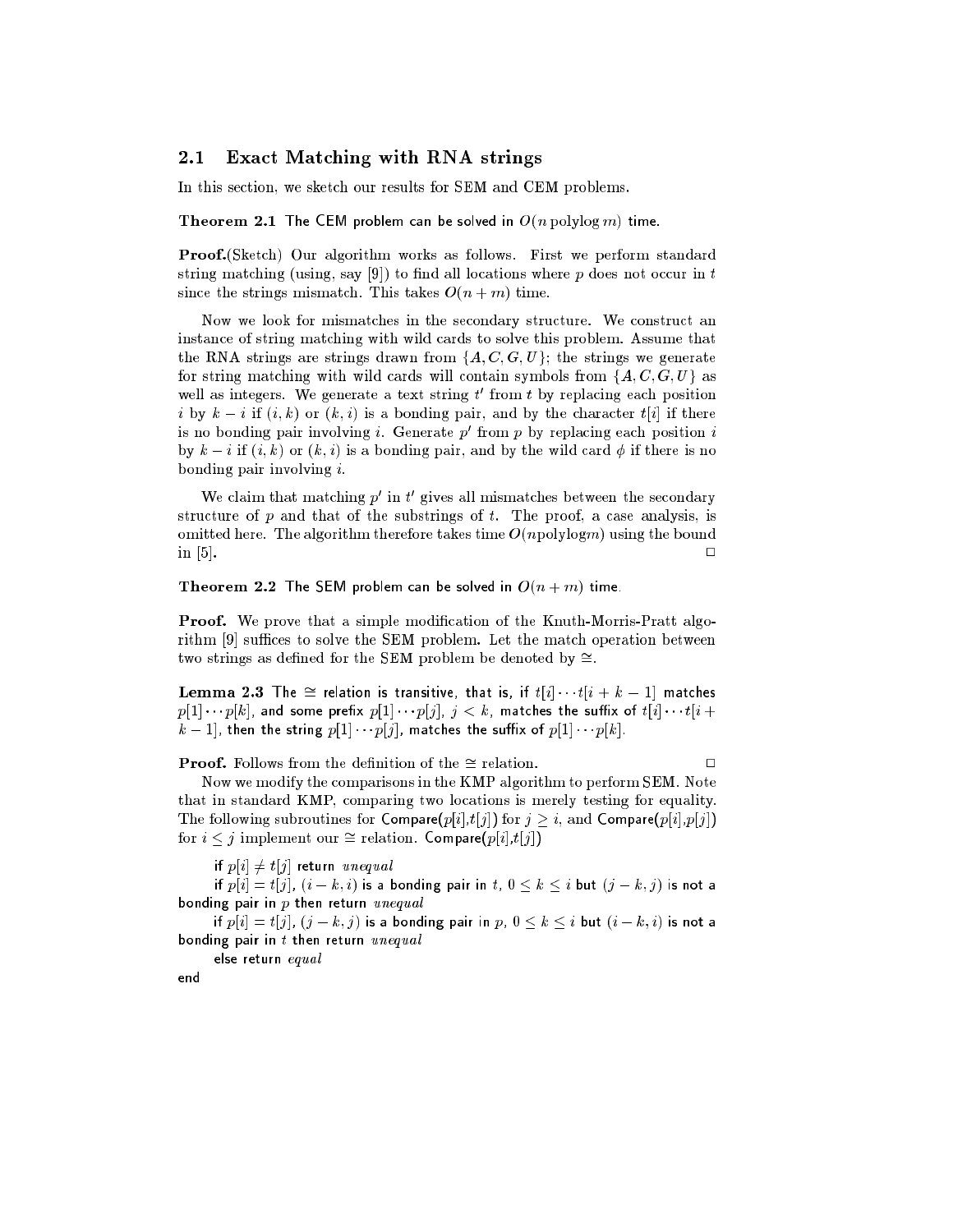when we deal with RNA strings. The first problem we consider is the basic problem of exact matching.

Symmetric Exact Matching.  $(SEM)$  Given a text RNA string t and a pattern RNA string  $p$  of length  $n$  and  $m$  respectively, determine all those positions where p occurs in t, that is, all locations  $i$  in t where,

- 1. Strings match, that is,  $t[i] \cdots t[i + m 1] = p[1] \cdots p[m]$ , and
- 2. Secondary structures are identical, that is, for any bonding pair  $(i + j j)$  $1, i + k - 1$ ,  $0 \leq j < k \leq m - 1$ ,  $(j, k)$  is a bonding pair as well and vice versa. Note that the existence of some bonding pair  $(i + j, i + k)$ , where  $0 \leq j < k$  and  $k > m - 1$  does not affect p occurring in t at i. Similarly for bonding pairs  $(i + j, i + k)$ , where  $0 \le k \le m - 1$  and  $j < 0$ .

Containment Exact Matching. (CEM) It is defined just as SEM except that the secondary structure of  $p$  and that of the substring of  $t$  of length  $m$  beginning at  $i$  need not be identical. It is only required that the secondary structure of  $p$ contained in the latter. Formally,  $p$  occurs in  $t$  at  $i$  if strings match as before and

 $2.1$  for any boundary pair (jiv),  $2.1$  ,  $\sqrt{N}$  ,  $1.0$  ,  $\sqrt{N}$  ,  $1.0$  ,  $1.0$  ,  $1.0$  ,  $1.0$  ,  $1.0$ bonding pair as well, but not necessarily vice versa.

The other basic problem we consider is the k-mismatches problem for the RNA strings defined as below.

Symmetric K-mismatches problem.(SKM) Given a text RNA string <sup>t</sup> and a pattern RNA string  $p$  of length  $n$  and  $m$  respectively, and a parameter  $k$ , determine all those positions where p occurs in t with at most K mismatches. We say that  $p$  occurs in  $t$  with at most  $K$  mismatches at  $i$  in  $t$  if there exist integers  $K_1$  and  $K_2$  such that  $K_1 + K_2 \leq K$  and in addition,

- 1. There are  $K_1$  string mismatches. That is,  $t[i] \cdots t[i+m-1]$  and  $p[1] \cdots p[m]$ differ in  $K_1$  positions.
- 2. There are  $K_2$  secondary structures mismatches. That is, there are  $K_2$  pairs of text and pattern positions  $i + j - 1$ ,  $i + k - 1$ ,  $0 \leq j < k \leq m - 1$  and j, k where precisely one of  $(i + j - 1, i + k - 1)$  or  $(j, k)$  is a bonding pair. Note again that the existence of some bonding pair  $(i + j, i + k)$ , where  $0 \leq j \leq k$  and  $k > m-1$  does not affect the number of mismatches between the secondary structure of p and that of  $t[i] \cdots t[i+m-1]$ . Similarly for bonding pairs  $(i + j, i + k)$ , where  $0 \le k \le m - 1$  and  $j < 0$ .

Containment K-mismatches problem. (CKM) The CKM problem is defined the same way as SKM except for the mismatches in the secondary structure. Here we only consider the number of bonding pairs in  $p$  which mismatch, that is, those that do not fall on bonding pairs in  $t$ ; the bonding pairs in  $t$  that do not fall on a bonding pair in  $p$  are not counted as mismatches.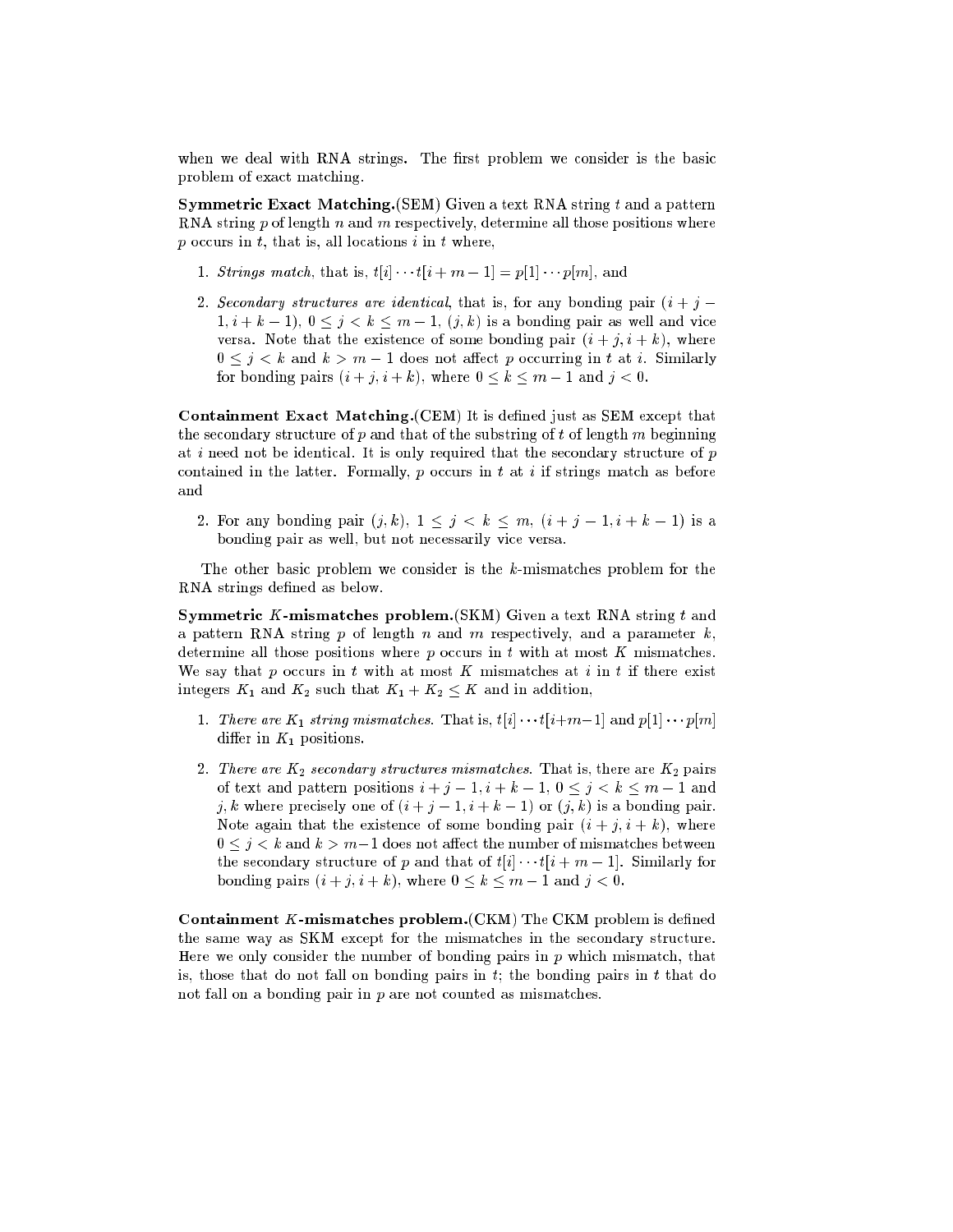of our alignment algorithm that takes in account both sequence and structure compares favorably with this estimate.

Tree based comparison methods do not appear to generalize when comparing both the secondary structure as well as the underlying sequence of two RNA strings. The difficulty seems to be in the local definition of the operations of tree edit and tree alignment: A single edit operation, for instance, can either create a new node or delete an existing node and reconnect its children to its parent. Suppose we include characters from the sequence in a tree representation of the secondary structure to represent an RNA string. The deletion of <sup>a</sup> character that is an allowable tree edit operation does not take into account that there may be an edge in the secondary structure with this character as one endpoint. Therefore, such edit operations have no semantic meaning in the process of converting one RNA string to another, and illustrate the weakness of purely tree-based methods of edit. Our algorithms use a combination of sequence edit computation and a tree-based computation to align the edges in the secondary structure to overcome this difficulty.

Prediction methods. Prediction of RNA secondary structure of a single RNA molecule from its sequence has been widely studied in the past [3, 4, 10, 14, 23, 24, 28, 29]. Most of this work use adaptations of dynamic programming to solve variants of the problem that take into account different energy assignments for the different secondary structure primitives such as stacked pairs, hairpins, multiloops, interior loops and bulges. Sankoff [17] considers prediction of secondary structure common to two RNA sequences also taking into account alignment of the sequences. The key difference from our approach is that he does not assume that the secondary structure of either of the sequences is given, but instead computes an alignment and a most likely folding that is common to both the sequences. Sankoff's algorithm more carefully models the energy functions for different kinds of loops in the structure (such as stacked pairs, multiloops etc.); the running time of his algorithm for two sequences is two orders of magnitude higher. In contrast to the above work, our version of the prediction problem assumes that more information is available in the form of the sequence and the secondary structure of an RNA string that is closely related to the one whose structure is to be predicted.

Another related line of work is [6, 15, 16] that uses stochastic context free grammars to model a family of related RNA strings. Other related work appears in [8, 11, 18, 19].

In the next section, we describe our results on RNA string matching; We then turn to alignment of RNA strings and its variants in Section 3. In Section 4, we describe our algorithm for structure prediction given a related RNA string. We conclude with some open issues.

# <sup>2</sup> RNA string matching

In this section, we explore string matching problems in the context of RNA strings. We formally define the variants of string matching problems that arise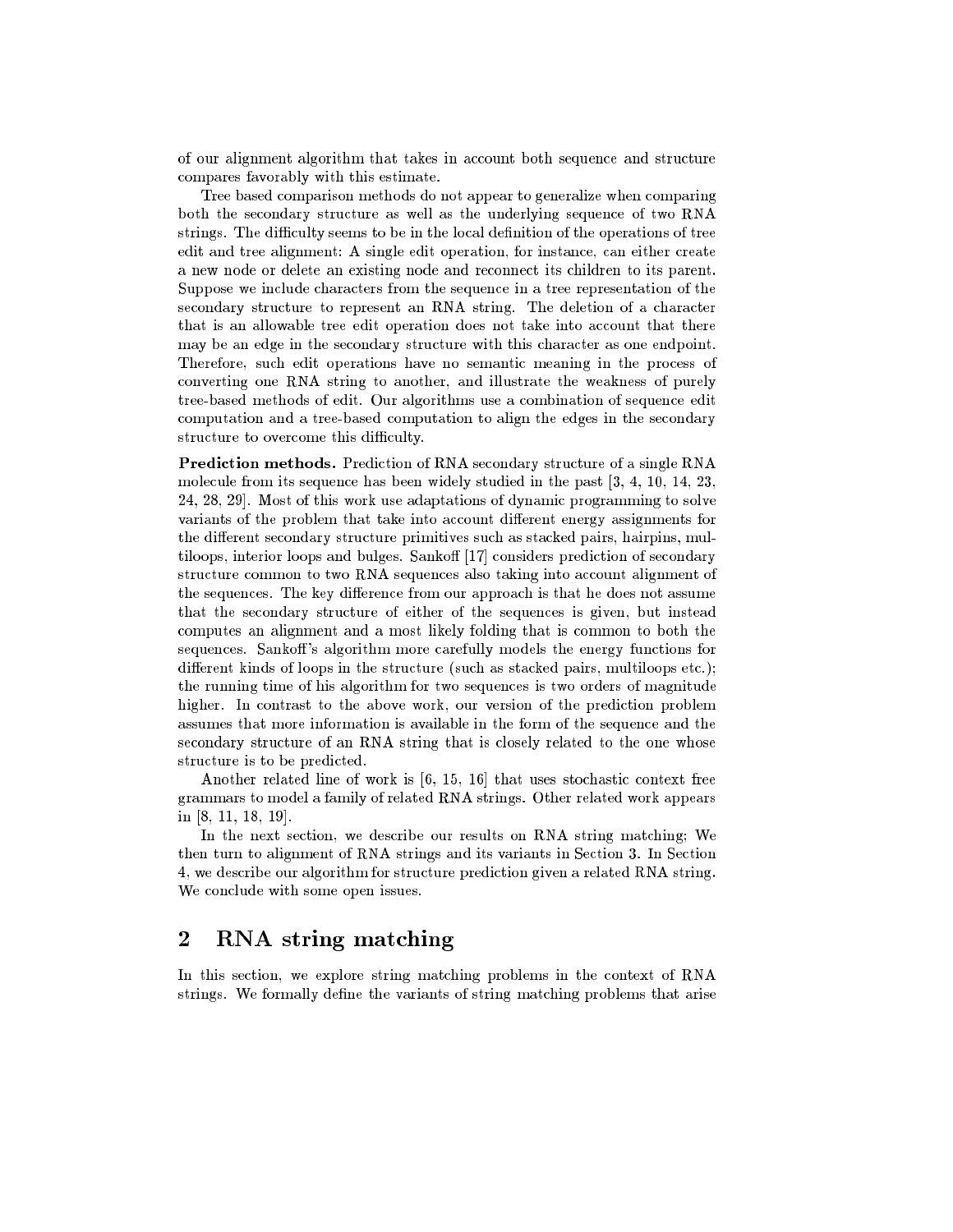pattern RNA string and a typically longer text RNA string are given, and the task is to compute the positions in the text where the pattern occurs with at most  $k(\geq 0)$  mismatches. We obtain our bounds by reducing these RNA string matching problems to well-known string matching problems allowing wild cards and ranges.

Alignment. The global similarity between two RNA strings is defined as a weighted sum of sequence similarity and structural similarity. Our algorithm for computing global similarity can be used to compute an edit distance between two RNA strings that is a weighted sum of sequence edit cost and edge-mismatch costs.

The next two entries in Table 1 are analogous to the LCS and SCS problem for two RNA strings. A longest common RNA subsequence (RLCS) of two RNA strings is one whose sequence is a subsequence of the two given strings and the sum of the common characters in the sequences as well as the number of common edges in the two strings that are matched to each other is maximum. This definition, as well as our algorithm, can be extended to allow an arbitrary weighted sum of the number of common characters and the number of matched edges in the two strings. The shortest common RNA supersequence (RSCS) is an RNA string of which both the given strings are RNA subsequences such that the total number of characters plus edges in the supersequence is minimum. Again, the extension to weighting edges and characters differently is straightforward. Somewhat surprisingly, RLCS and RSCS seem to be computationally very different problems. We can reduce RLCS to computing an optimal alignment by defining the scoring function appropriately. On the other hand our algorithm for computing the RSCS has running time that is two orders of magnitude more.

Structure. The problem of inferring structure through alignment, takes as input an RNA sequence and an RNA string and computes an alignment of the sequence with the string to maximize a weighted sum of the sequence similarity and the number of edges in the RNA string whose endpoints are aligned with complementary base-pairs in the RNA sequence. This alignment can be used as <sup>a</sup> model of commonality between the RNA string and the unknown RNA sequence. As more and more RNA secondary sequences become available, our formulation of the prediction problem appears increasingly relevant.

## Related work

Comparison methods. First we review work on comparison methods developed to estimate distances between RNA secondary structures. Since secondary structures can be represented as trees, there are several papers [7, 22, 25, 26] addressing comparisons of trees. Tree edits are discussed and efficient algorithms are derived in [22, 25, 26] while a new notion of tree alignment is proposed and algorithms developed in [7]. Even though these comparison methods compute distances only between secondary structures, the worst-case running time of estimating this distance (tree edits or alignments) is quadric; the running time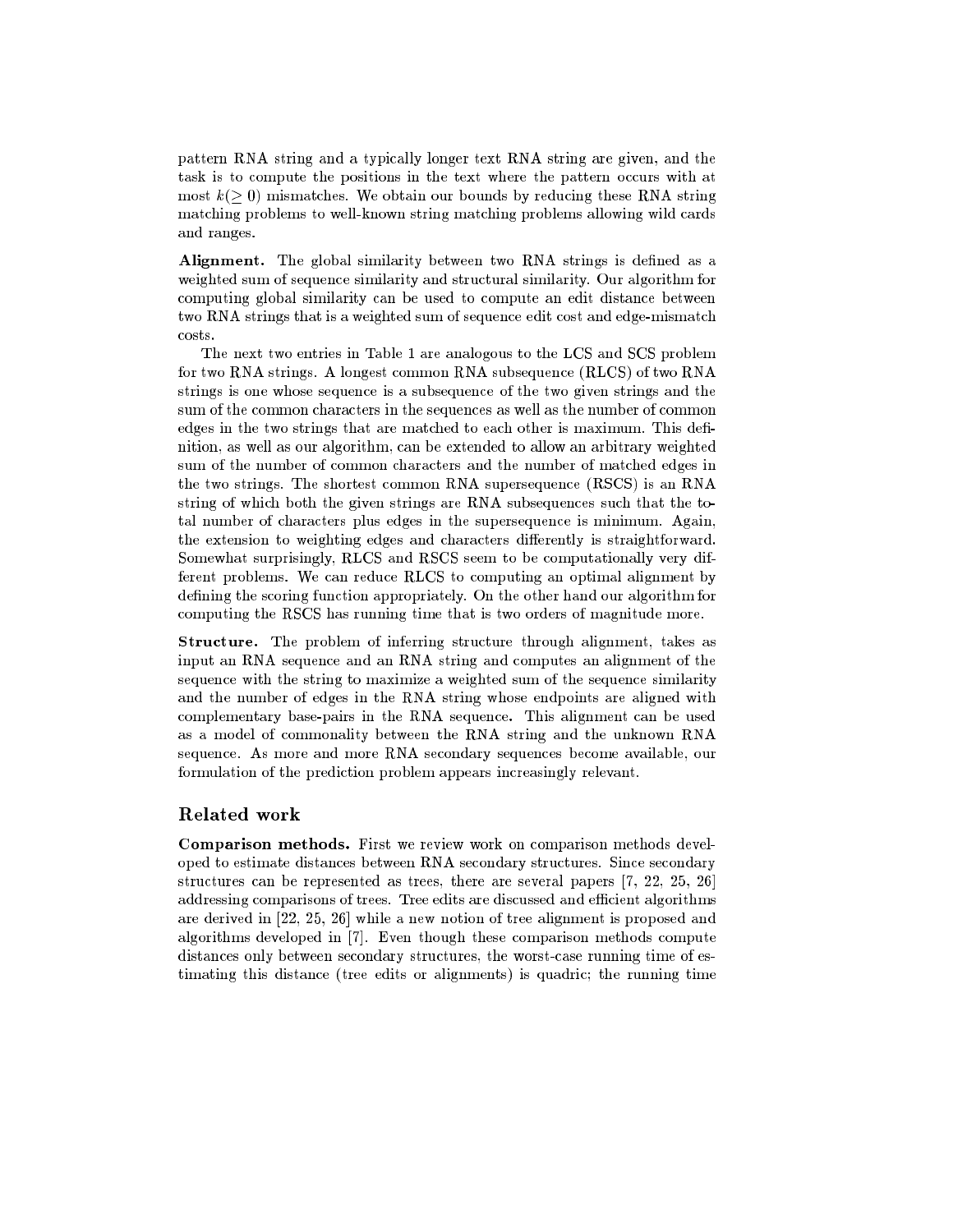|                  | Problem                                     | <b>Running time</b>               |
|------------------|---------------------------------------------|-----------------------------------|
| <b>String</b>    | Symmetric Exact Matching (SEM)              | $O(n+m)$                          |
| Matching         | Containment Exact Matching (CEM)            | $O(n \text{ polylog } m)$         |
|                  | Symmetric $K$ -mismatches problem $(SKM)$   | $O(nm^{2/3} \text{ polylog } m)$  |
|                  | Containment $K$ -mismatches problem $(CKM)$ | $O(n\sqrt{m} \text{ polylog } m)$ |
| Alignment        | Global similarity or RNA edit distance      | $O(n^2m^2)$                       |
|                  | Longest Common RNA Substring (RLCS)         | $O(n^2m^2)$                       |
|                  | Shortest Common RNA Superstring (RSCS)      | $O(n^2m^2(n^2+m^2))$              |
| <b>Structure</b> | Inferring structure through alignment       | $O(n^2m^2 + nm^3)$                |

Table 1: Summary of results.

sequence when a closely related RNA string is given.

Standard notions of similarity between two sequences have been formulated as problems of exact and approximate string matching, finding a longest common subsequence (LCS) or a shortest common supersequence (SCS) of the sequences, and computing optimal alignments under general scoring functions. We formulate the corresponding versions of these problems between two RNA strings and present efficient algorithms for computing them. In the context of RNA strings, we would like to match symbols as well as edges in the two strings. An edge in one of the strings is said to be matched if the two symbols in the other string that are aligned to its endpoints are connected by an edge in the second string. Two variants of exact and approximate matching problems arise, depending on whether edges in both the pattern and text strings or only the edges in the pattern are required to be matched: we call these variants the *symmetric* and *containment* variants respectively. We observe that the action-at-a-distance effect of aligning edges signicantly increases the complexity of RNA string similarity algorithms. Furthermore, problems like LCS and SCS that are computationally identical for sequences turn out to be quite different in the context of RNA strings.

Finally, we solve the problem of inferring the secondary structure of an RNA sequence when a closely related RNA string is given by aligning the sequence with the given RNA string. The alignment not only maximizes the common characters as in traditional sequence alignment but also favors the alignment of the endpoints of an edge in the related string with complementary base pairs in the input string.

### Results

Table <sup>1</sup> describes the list of problems addressed in this paper and the time complexity of the algorithms we propose for solving them. In the table,  $n$  and m represent the sizes of the two input strings.

String matching. The first four entries of the table are analogous to exact and approximate matching problems in standard strings. In such problems, <sup>a</sup>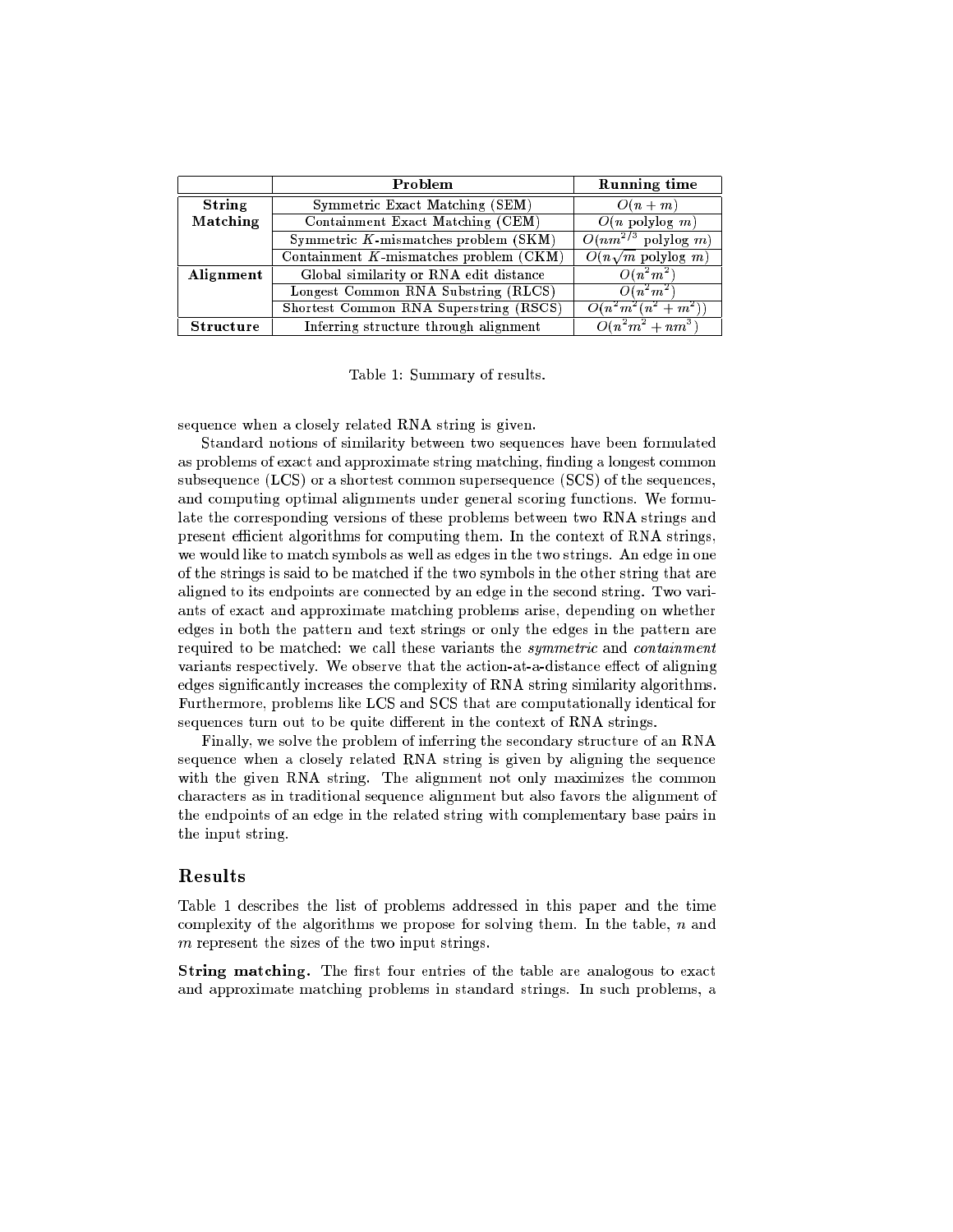# <sup>1</sup> Introduction

<sup>A</sup> variety of string matching problems are motivated by the analysis of DNA or protein sequences. An example is the problem of computing the similarity between two sequences such as the edit distance to transform one into another using insertions, deletions and substitutions of characters [13, 20, 21]. When comparing RNA sequences, usually much more is known about the secondary structure of base pairing between nucleotides in the sequence. A bonded pair of bases is usually represented as an edge between the two complementary bases involved in the bond; traditional models of RNA secondary structure[27] assume that every base participates in at most one such pair, and that the edges representing the paired bases are noncrossing or noninterleaving along the length of the string. The secondary structure can be represented by a nesting tree whose nodes correspond to edges of the pairing and parenthood in the tree represents the immediate enclosure relation between the two edges (see fig. 1).



Figure 1: Secondary structure of an RNA sequence

Consequently, much of the work on comparing the secondary structures of two RNA strings have been modeled as problems of comparing two trees [7, 22, 25, 26]. In this paper, we study several problems in computing the similarity between two RNA strings that take into consideration both the primary sequence and secondary base-pairing information provided with the strings. We also investigate the problem of inferring the secondary structure of an RNA